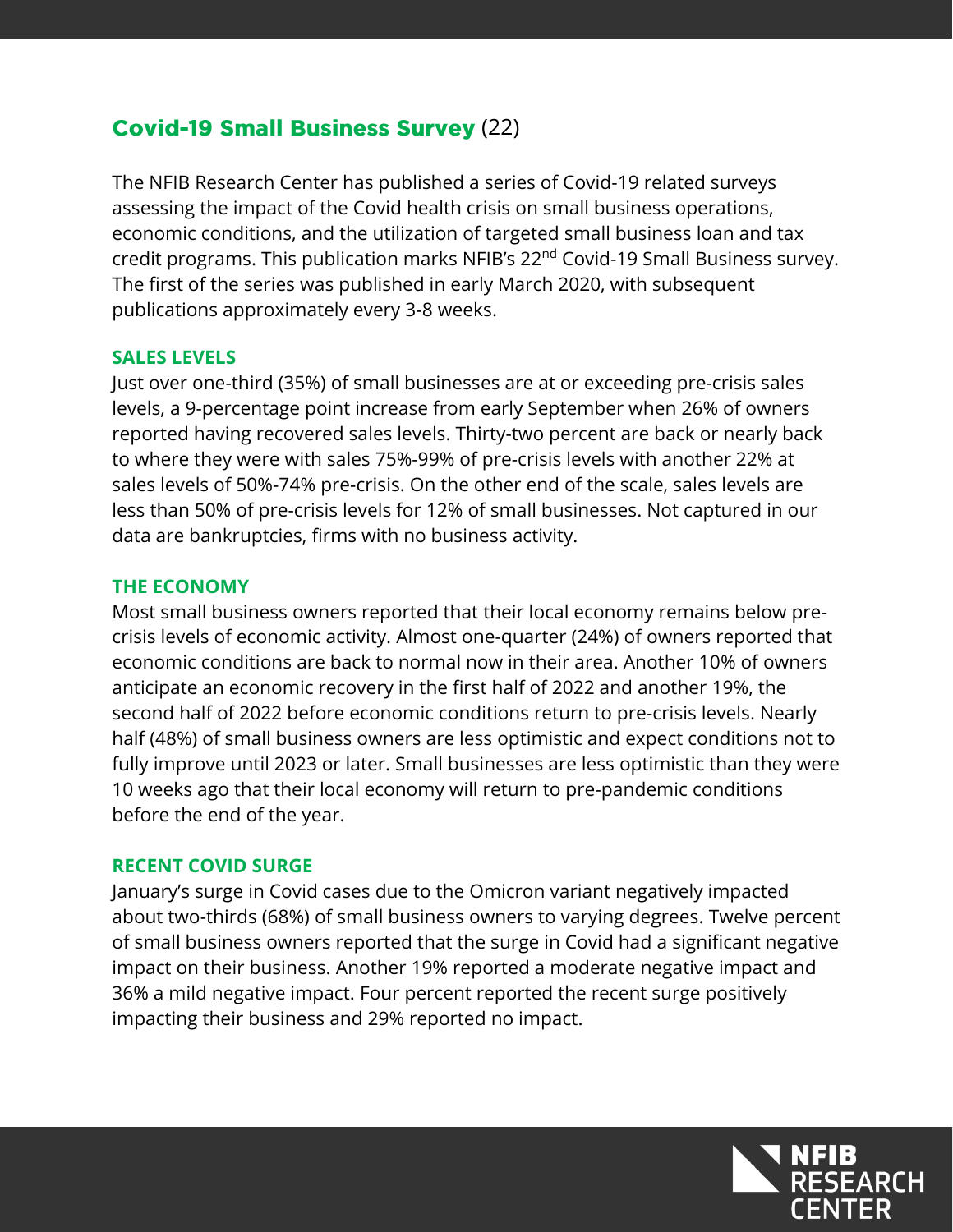Of those negatively impacted, 19% reported that the rise in Covid cases significantly impacted employee work attendance. Another 26% say that it moderately impacted work attendance and to a lesser degree, 34% a mild impact. Related to sales, 13% reported that the recent surge significantly impacted sales, and 24% moderately impacted sales. The increase in Covid cases mildly impacted sales for 35% of small business owners.

### **SUPPLY CHAIN DISRUPTIONS**

When asked if supply chain disruptions are impacting their business, over half (51%) of small business owners reported a significant impact, basically unchanged from early September. Another 30% of owners reported supply chain disruptions having a moderate impact on their business and 14% a mild impact on their business. Five percent of owners reported supply chain disruptions are not an issue.

Supply chain disruptions have continued to cause lost sales opportunities for small businesses. Eighty percent of small business owners experiencing supply chain disruptions reported that the disruption caused lost sales opportunities to some degree. Only 15% report no lost sales opportunities.

Supply chain disruptions are becoming increasingly challenging for many, with 45% of small business owners experiencing disruptions saying that the disruption is worse now than it was three months ago, generally unchanged from the previous survey but lower than reported in late October when 62% reported it being worse. Half (50%) reported about the same level of disruption from last quarter and 4% reported it easing up from three months ago. And for most, supply chain disruptions are not likely to ease up anytime soon. The vast majority (89%) of small business owners anticipate the supply chain disruption that is impacting their business to continue for five months or more. Nine percent reported between one and four months and 1% reported less than one month.

### **STAFFING SHORTAGES**

The labor shortage continues to be the other significant challenge facing many small employers. Twenty-four percent of small employers are currently experiencing a significant staffing shortage and another 18% are currently experiencing a moderate shortage. One-quarter (25%) reported having a mild shortage and 29% of small employers reported no staffing shortage.

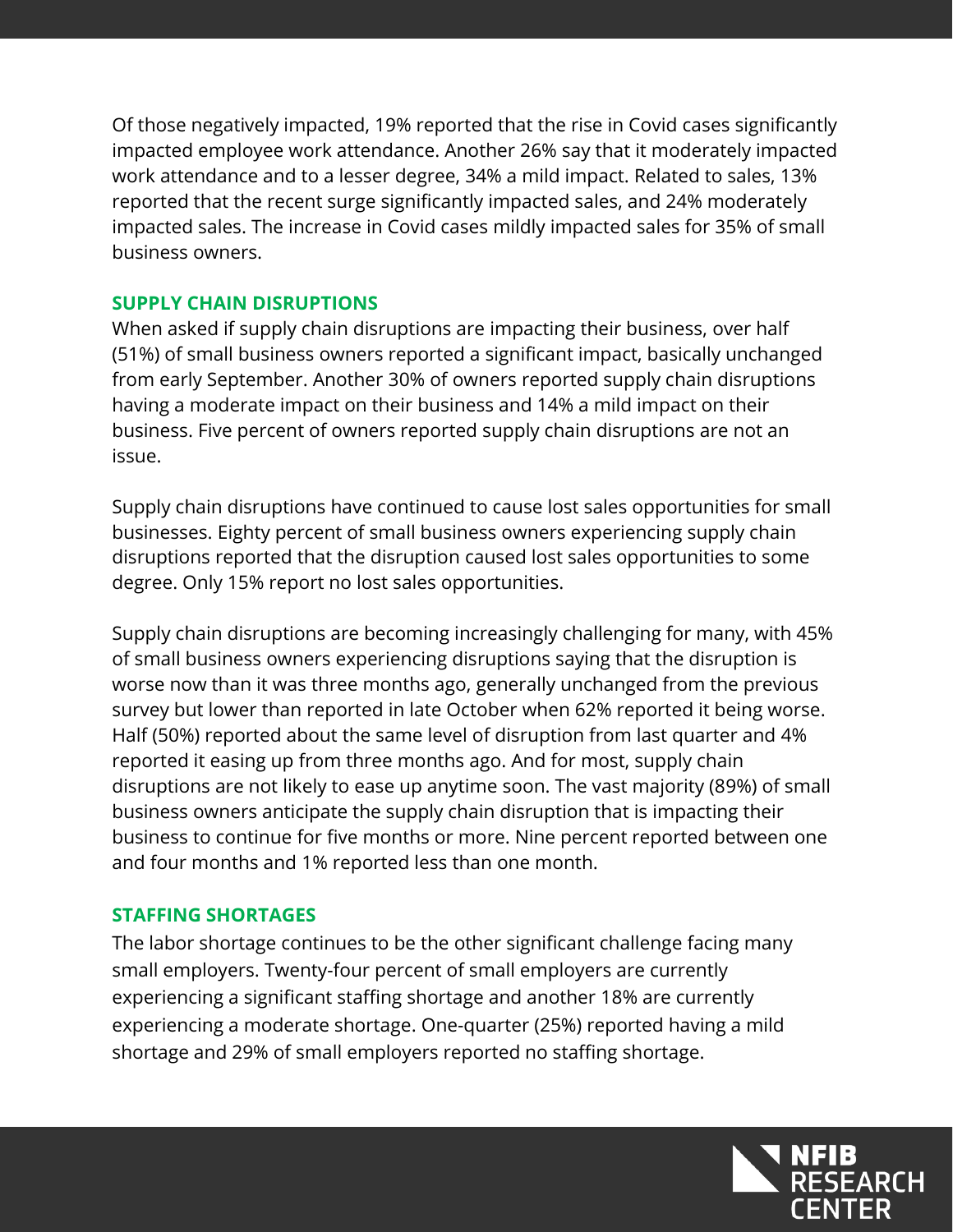Of those small employers currently experiencing a staffing shortage, 23% are experiencing a significant loss of sales opportunities and 22%, a moderate loss of sales opportunities because of the shortage. Thirty-two percent are experiencing a mild loss of sales opportunities (up 11 percentage points from January) and another 16% had no loss of sales opportunities, able to navigate the staffing shortage by adjusting business operation to accommodate current sales levels. The severity of lost sales opportunities has lessened since late October likely due to more owners successfully adjusting operations to accommodate demand.

The labor shortage is not easing for most small employers as many potential applicants have not reentered the labor market. Sixty-six percent of small employers reported that their current staffing shortage, about the same as it was three months ago. Over one-quarter (27%) of small employers reported it being worse, and a mere 6% reported their current staffing shortage is better than it was three months ago. Only 2% of respondents did not have a staffing shortage three months ago.

When asked what adjustments, beyond normal hiring practices, small employers have taken to attract applicants for open positions, 85% reported increasing wages. Twenty-eight percent increased paid time off and another 22% offered or enhanced hiring bonuses. Eighteen percent of small employers offered or enhanced referral bonuses and another 27% offered or enhanced health insurance benefits. The percent of small employers introducing or enhancing health insurance benefits has increased since early September when the question was introduced. It will be interesting to see if this increase is reflected in future health insurance offer rate data by firm size from the Census.

When asked what adjustments have been made in business operations to compensate for the staffing shortage, 43% of small employers experiencing a staffing shortage are offering more hours to part-time employees. Sixty-two percent are offering overtime to full-time employees. Almost all (91%) of small employers responded that the owner(s) are working more hours. Over one-third of owners (39%) have resorted to more drastic measures with adjusting business operation hours. Thirty-six percent of small employers have introduced new technology to enhance productivity and 37% have reduced the variety of goods and services sold.

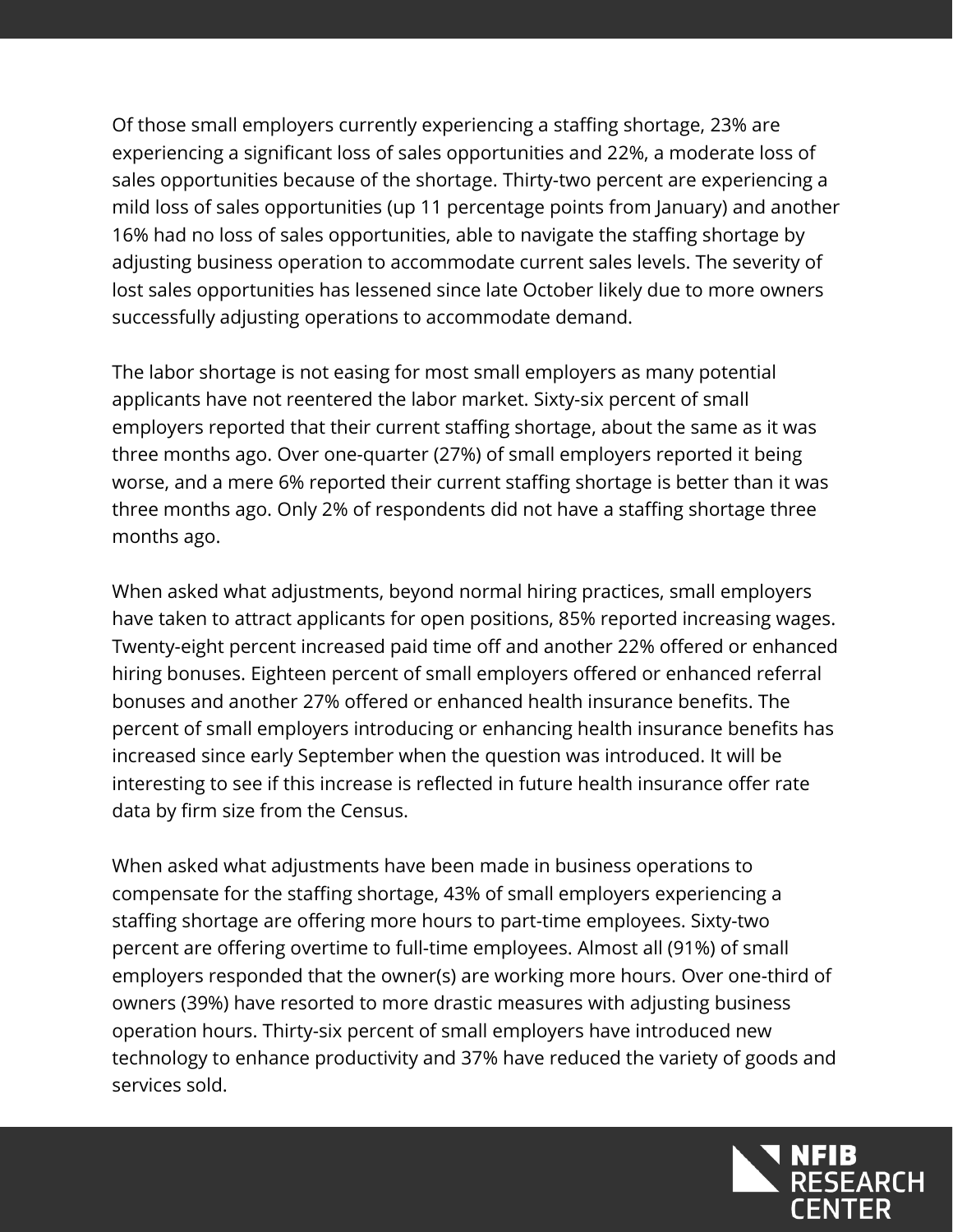#### **PRICES**

About three-quarters (73%) of small business owners have increased their average selling prices due to supply chain disruptions and/or increased compensation due to staffing shortages. Of those who raised prices, 44% have raised prices by 10% or more, another 30% have raised prices 5%-9.9%.

#### **COVID-19 SMALL BUSINESS PROGRAMS**

The Employee Retention Tax Credit (ERTC), a program facilitated through the IRS to help mostly small employers, provides up to \$26,000 per employee for eligible employers. The program has undergone numerous changes over the last 17 months with expanding eligibility, extending coverage, increasing the credit amount available, and then ending the program early (Q3 instead of Q4 2021). Only 13% of small employers are very familiar with the ERTC and another 41% are somewhat familiar. About half (47%) percent of small employers are not at all familiar with the ERTC. A fifth of small employers claimed the ERTC for wages in 2020. Another 18% of small employers claimed the ERTC for wages in 2021.

#### **TAXES**

Nearly a quarter (22%) of small business owners have contacted or tried to contact the IRS for information related to their business(es) in the last 12 months. Among those who contacted the IRS, 12% reported their contact with the IRS helpful, 24% somewhat helpful, and 64% not at all helpful. When asked about preparing this year's taxes, about half of small business owners (47%) reported that preparing their 2020 and 2021 taxes has been more difficult than it was pre-Covid. Fifteen percent reported significantly more difficult and another 15% reported moderately difficult. Seventeen percent reported somewhat difficult and 53% reported that it was about the same. About one-third of small business owners reported that they are planning to or have requested an extension for filing their 2021 tax return.

#### **PAYMENTS**

Three-quarters (76%) of small business owners reported that they do not use a third-party platform for processing customer payments of their goods or services. When asked about shipping products they sell to out-of-state customers, 12% of small business owners reported frequently, 12% occasionally, and another 12% reported seldom. A quarter of small business owners do not ship products they sell to out-of-state customers. Forty percent of small business owners reported that

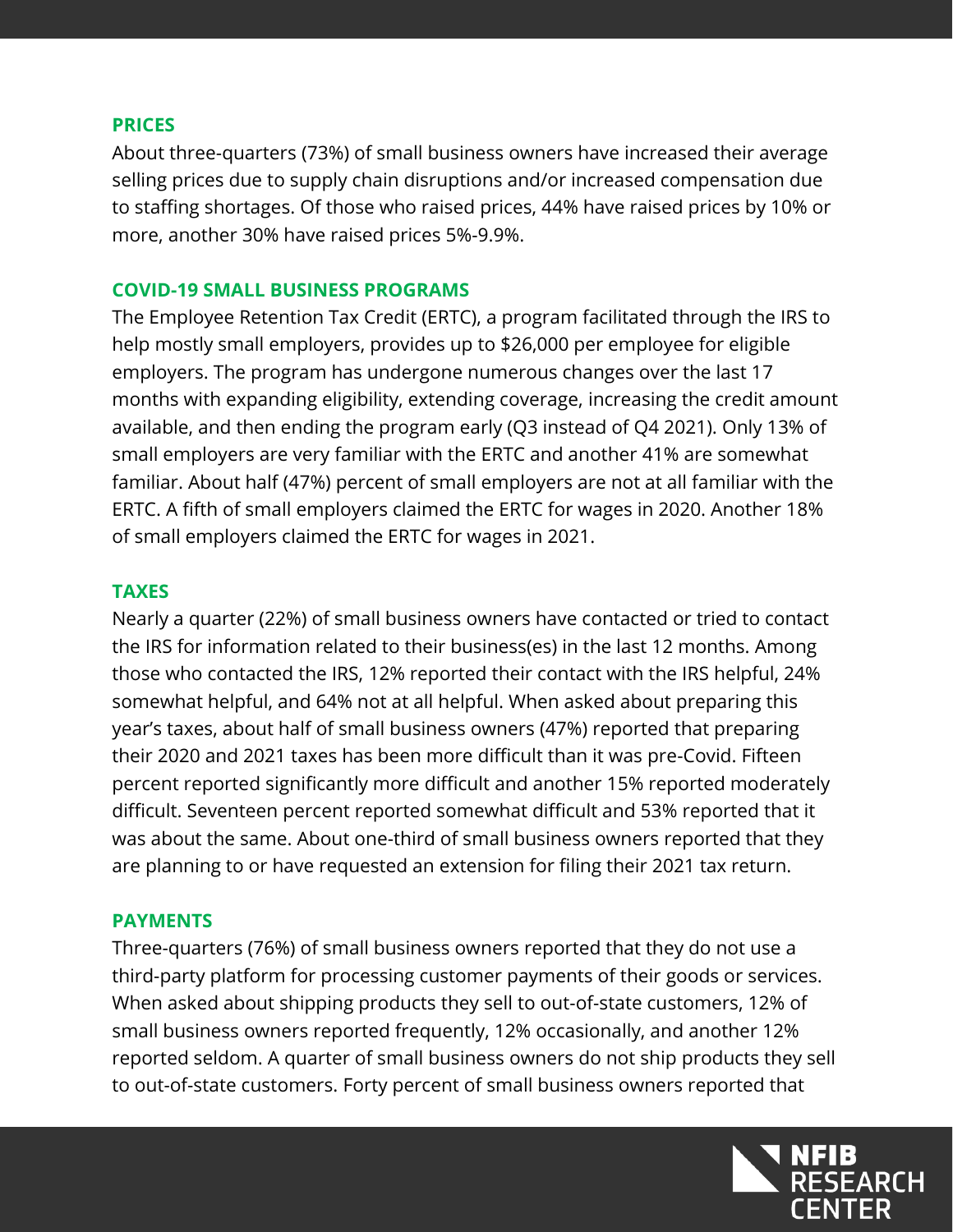this does not apply to them. Over three-quarters (79%) of small business owners do not sell their products or services online. Twelve percent sell products online, 5% sell services, and 4% sell both products and services. Among those business owners that do sell products and/or services online, about half (44%) reported having more than 200 online purchase transactions that generate \$5,000 or more total revenue in a typical year. Another 44% answered no, and 13% did not know.

### **TRAVEL**

When asked about whether the business owner and their employees traveled by commercial airlines for business purposes pre-Covid, 4% reported frequently, 15% reported occasionally, 13% reported yes but infrequently, and 68% reported no. Among small business owners who did travel or have their employees travel, 21% reported that travel by commercial airlines is back to pre-Covid levels for their business. About half (48%) reported no but it will get there eventually, and 31% reported no, it will likely never return to pre-Covid level.

## **METHODOLOGY**

This survey was conducted with a random sample of 20,000 NFIB members from NFIB's membership database of about 300,000 small business owners. The survey was conducted by email from March 10-11, 2022. NFIB collected 609 responses.

### **ECONOMY**

### **Q1. How does your current sales revenue compare to pre-crisis levels?**

- 35% 1. 100% or more of pre-crisis level
- 32% 2. 75%-99% of pre-crisis level
- 22% 3. 50%-74% of pre-crisis level
- 9% 4. 25%-49% of pre-crisis level
- 3% 5. 1%-24% of pre-crisis level
- 0% 6. My business is currently closed.

 $N = 600$ 

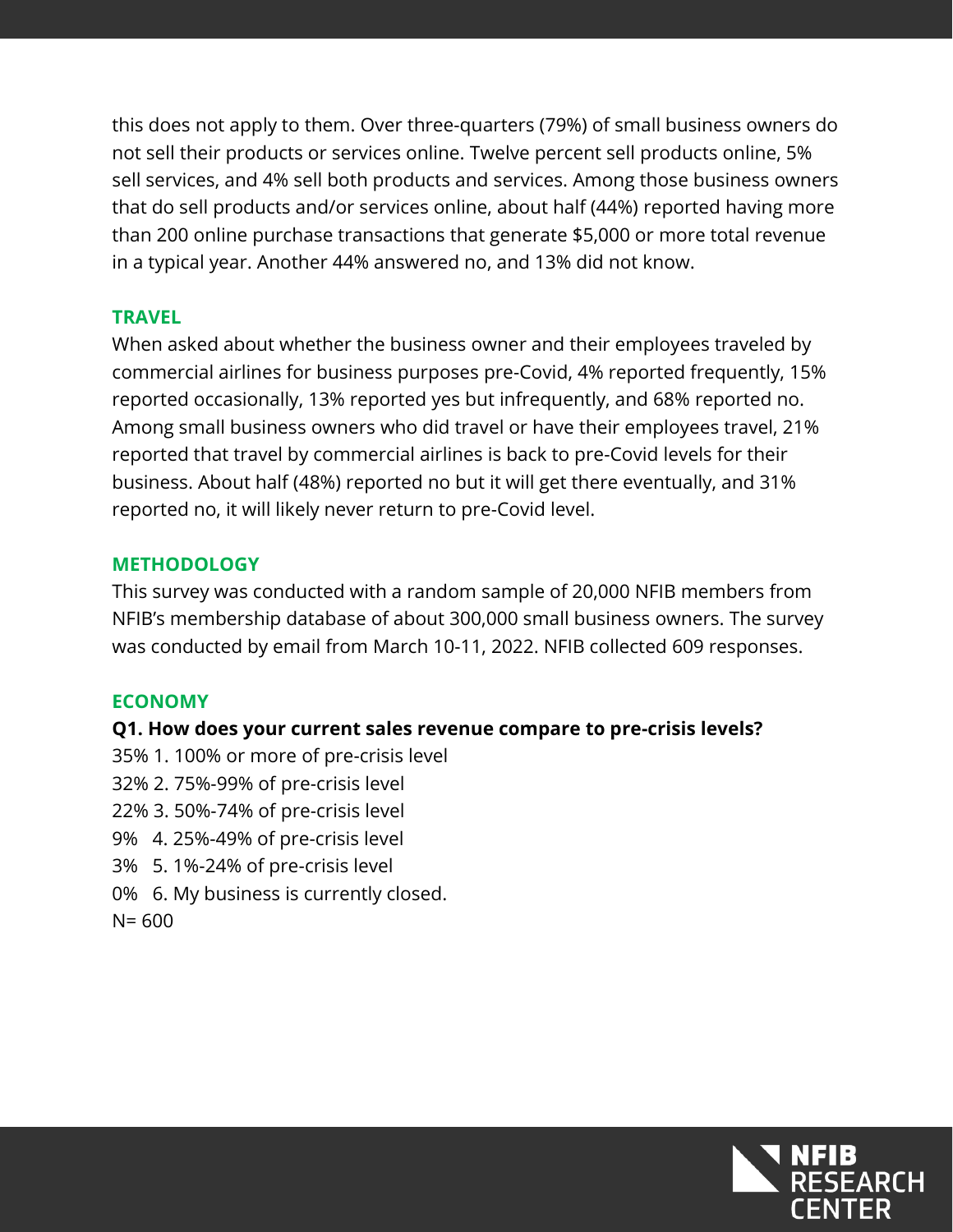# **Q2. How long do you think it will take before your local community is back to a pre-crisis level of economic activity?**

24% 1. It is now 10% 2. First half of 2022 19% 3. Second half of 2022 48% 4. 2023 or later N=603

### **Q3. Did the recent surge in Covid cases impact your business?**

12% 1. Significant negative impact 19% 2. Moderate negative impact 36% 3. Mild negative impact 4% 4. Positive impact 29% 5. No impact N=604

### **Q4. Did the recent surge in Covid cases impact sales?**

13% 1. Significant negative impact 24% 2. Moderate negative impact 35% 3. Mild negative impact 8% 4. Positive impact 21% 5. No impact N=429

### **Q5. Did the recent surge in Covid cases impact employee work attendance?**

19% 1. Significant impact 26% 2. Moderate impact 34% 3. Mild impact 20% 4. No impact 2% 5. Does not apply N=387

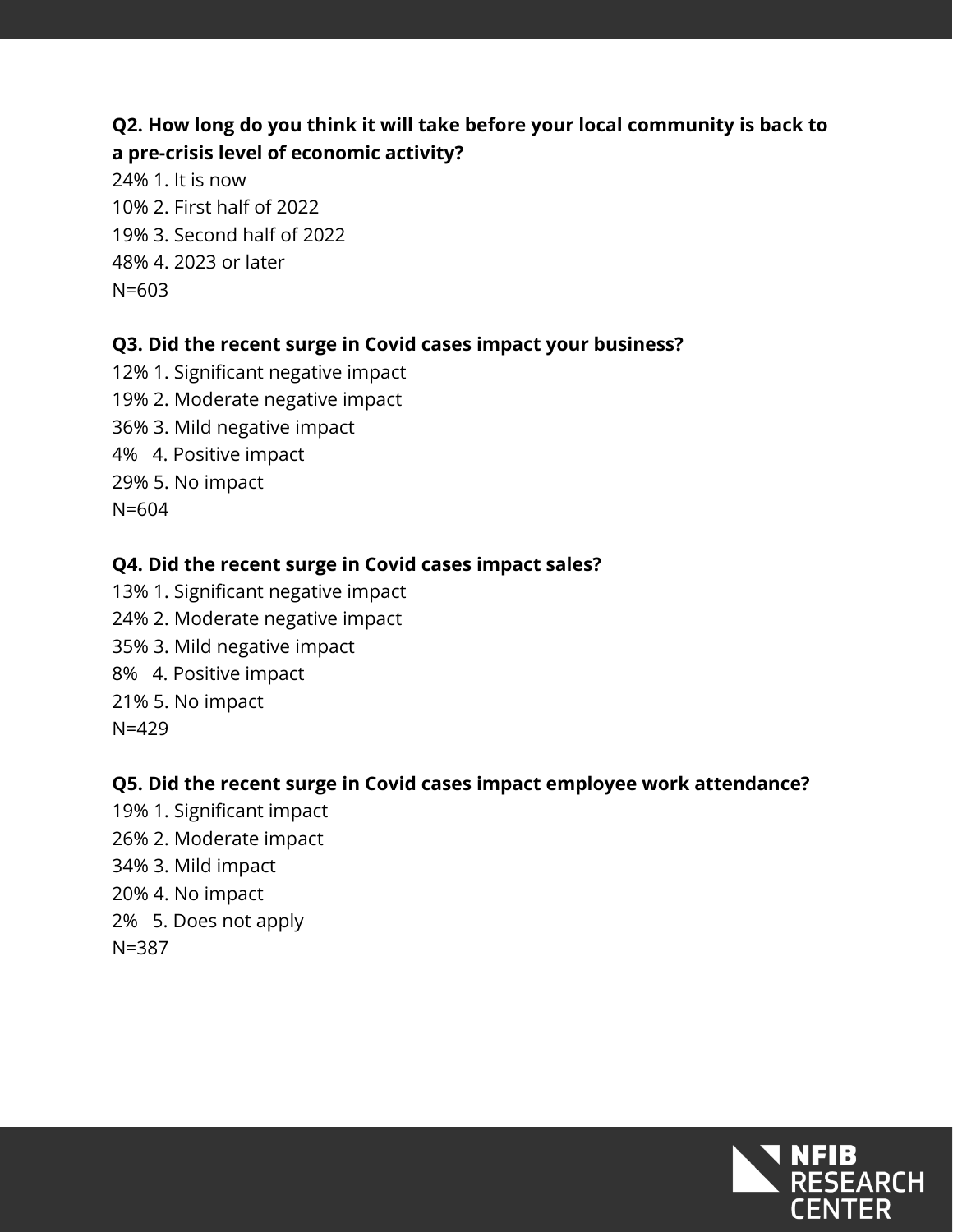### **SUPPLY CHAIN DISRUPTIONS**

**Q6. Are supply chain disruptions impacting your business?**

51% 1. Significant impact 30% 2. Moderate impact 14% 3. Mild impact 5% 4. No impact N=605

# **Q7. Is the supply chain disruption impacting your business causing lost sales opportunities?**

21% 1. Significant lost sales opportunities 30% 2. Moderate lost sales opportunities 29% 3. Mild lost sales opportunities 15% 4. No lost sales opportunities 5% 5. Does not apply N=573

### **Q8. Is the supply chain disruption impacting your business better, worse, or about the same as it was three months ago?**

4% 1. Better 45% 2. Worse 50% 3. About the same 2% 4. Does not apply  $N=572$ 

# **Q9. How long do you anticipate the supply chain disruption that is impacting your business to continue?**

1% 1. Less than 1 month 1% 2. 1-2 months 7% 3. 3-4 months 10% 4. 5-6 months 79% 5. More than 6 months 3% 6. Does not apply N=570

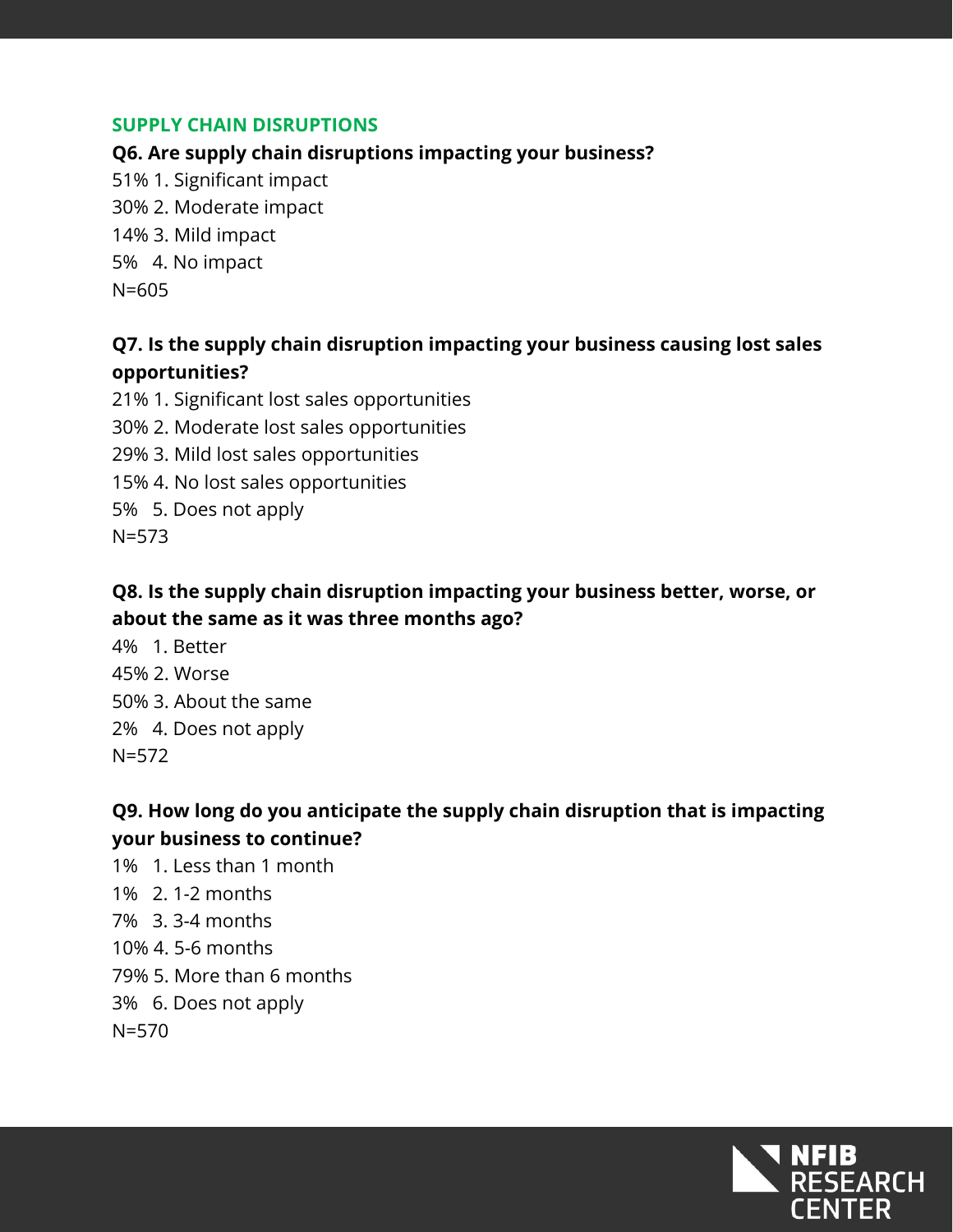**What product or products are impacted by the supply chain disruption affecting your business? \_\_\_\_\_\_\_\_\_\_\_\_\_\_\_\_\_\_\_\_\_\_\_\_\_\_\_\_\_\_\_\_\_\_\_\_\_\_\_\_\_\_\_\_\_\_\_\_\_\_\_\_\_\_\_\_\_\_\_\_\_\_\_\_**

### **LABOR**

**Q10. Is your business currently experiencing a staffing shortage?**

24% 1. Significant staffing shortage 18% 2. Moderate staffing shortage 25% 3. Mild staffing shortage 29% 4. No staffing shortage 4% 5. Does not apply N=545

### **Q11. Is your staffing shortage causing lost sales opportunities?**

23% 1. Significant lost sales opportunities 22% 2. Moderate lost sales opportunities 32% 3. Mild lost sales opportunities 16% 4. No lost sales opportunities 8% 5. Does not apply N=387

# **Q12. Is your current staffing shortage better, worse, or about the same as it was three months ago?**

- 6% 1. Better
- 27% 2. Worse
- 66% 3. About the same
- 2% 4. I didn't have a staffing shortage three months ago.
- 0% 5. Does not apply
- N=369

# **Q13. What adjustments (beyond normal hiring practices) have you made to attract applicants for open positions? Have you:**

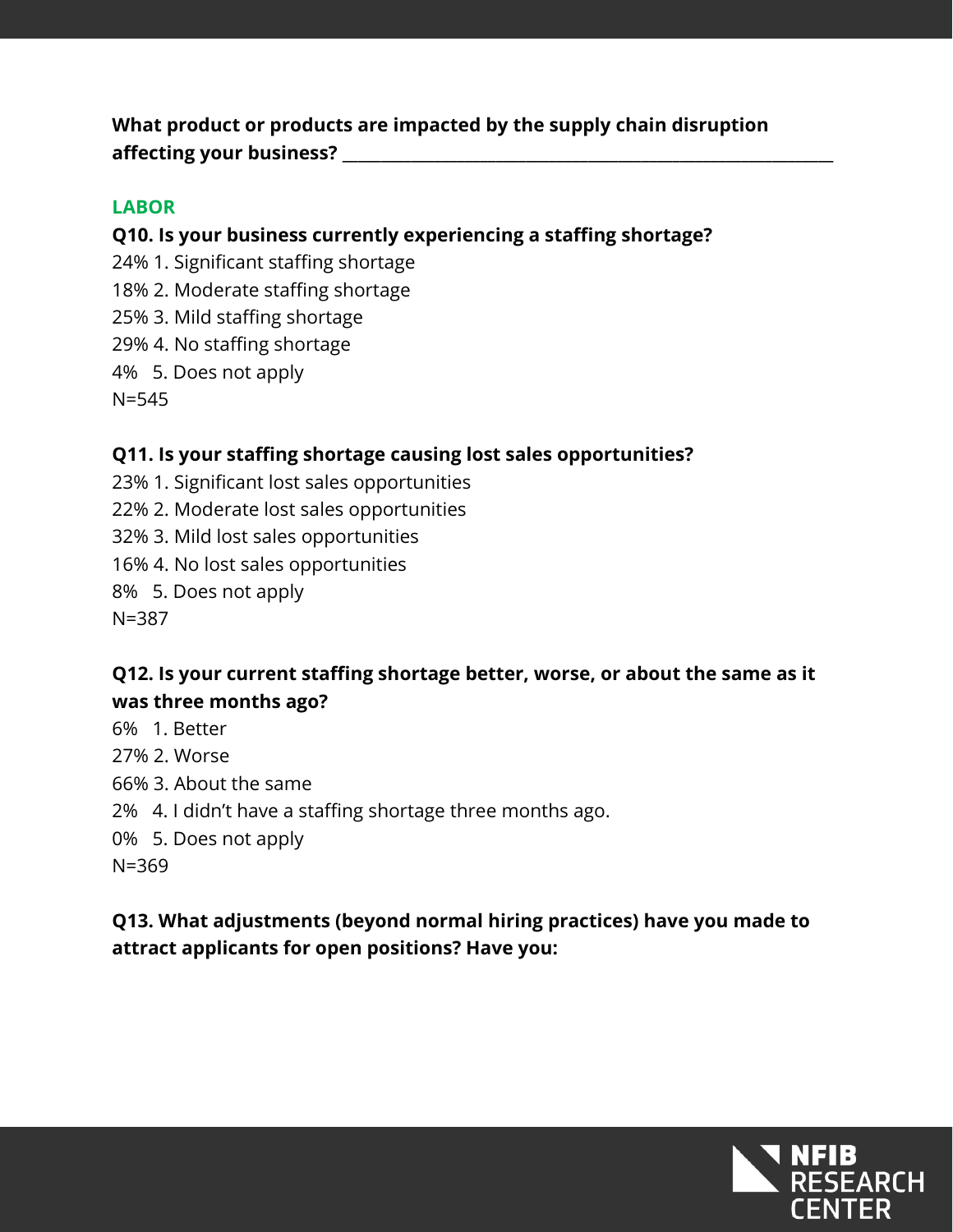### **A. Increased starting wages**

85% 1. Yes 10% 2. No 5% 3. Does not apply N=368

### **B. Increased paid time off**

28% 1. Yes 53% 2. No 20% 3. Does not apply N=367

#### **C. Offered or enhanced hiring bonuses**

22% 1. Yes 66% 2. No 13% 3. Does not apply N=366

#### **D. Offered or enhanced referral bonuses**

18% 1. Yes 66% 2. No 16% 3. Does not apply N=362

#### **E. Offered or enhanced health insurance benefits**

27% 1. Yes 52% 2. No 21% 3. Does not apply N=365

Other adjustments to attract applicants: \_\_\_\_\_\_\_\_\_\_\_\_\_\_\_\_\_\_\_\_\_\_\_\_\_\_\_\_\_\_\_

# **Q14. What adjustments have you made in business operations to compensate for the staffing shortage? Are you:**

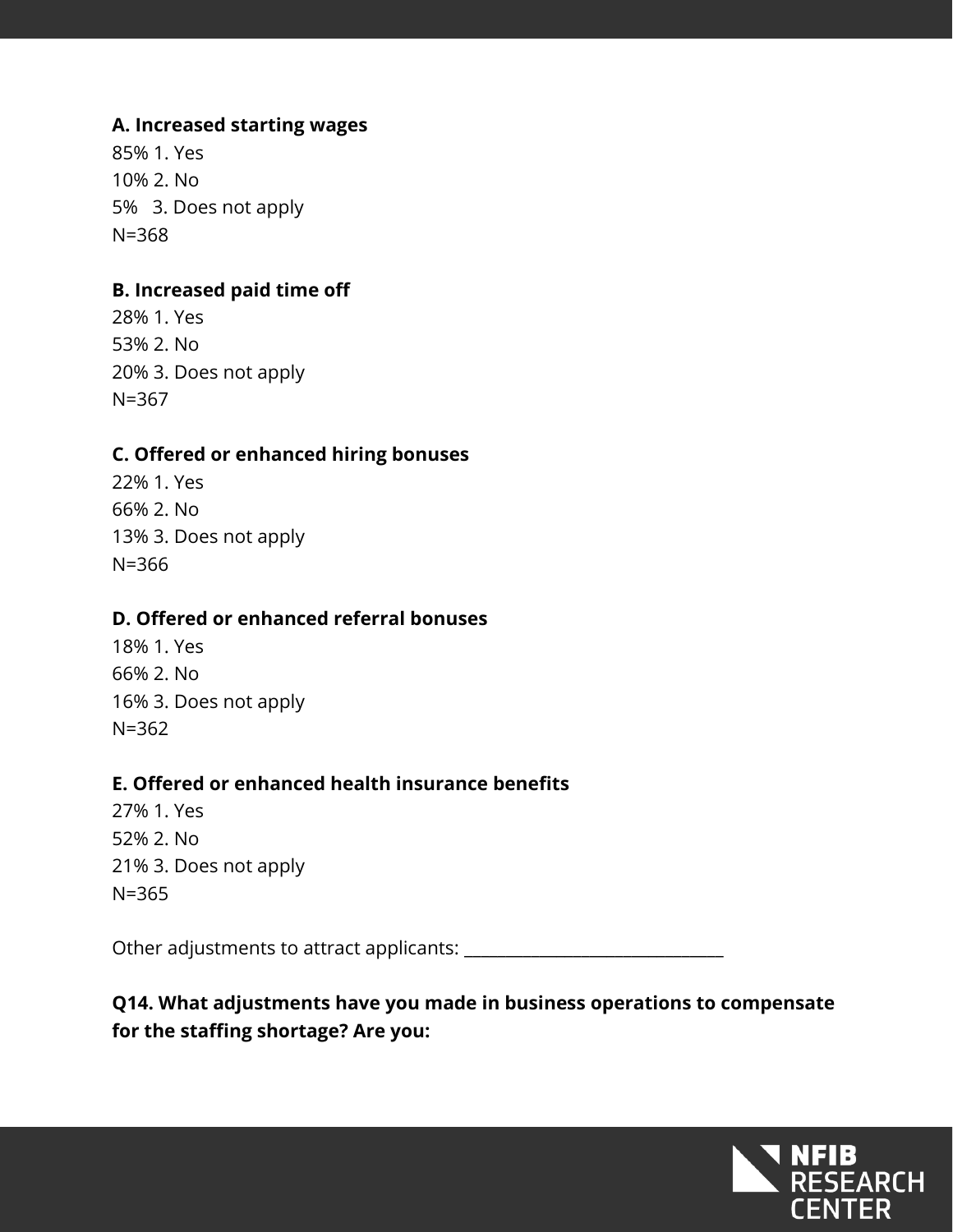### **A. Offering more hours to part-time employees**

43% 1. Yes 19% 2. No 38% 3. Does not apply N=363

#### **B. Offering overtime to full-time employees**

62% 1. Yes 20% 2. No 18% 3. Does not apply N=364

#### **C. Owner(s) working more hours**

91% 1. Yes 6% 2. No 4% 3. Does not apply N=369

### **D. Adjusted business operation hours**

39% 1. Yes 51% 2. No 11% 3. Does not apply N=369

### **E. Introduced new technology to enhance productivity**

36% 1. Yes 45% 2. No 20% 3. Does not apply N=365

#### **F. Reduced the variety of goods or services sold**

37% 1. Yes 50% 2. No 13% 3. Does not apply N=368

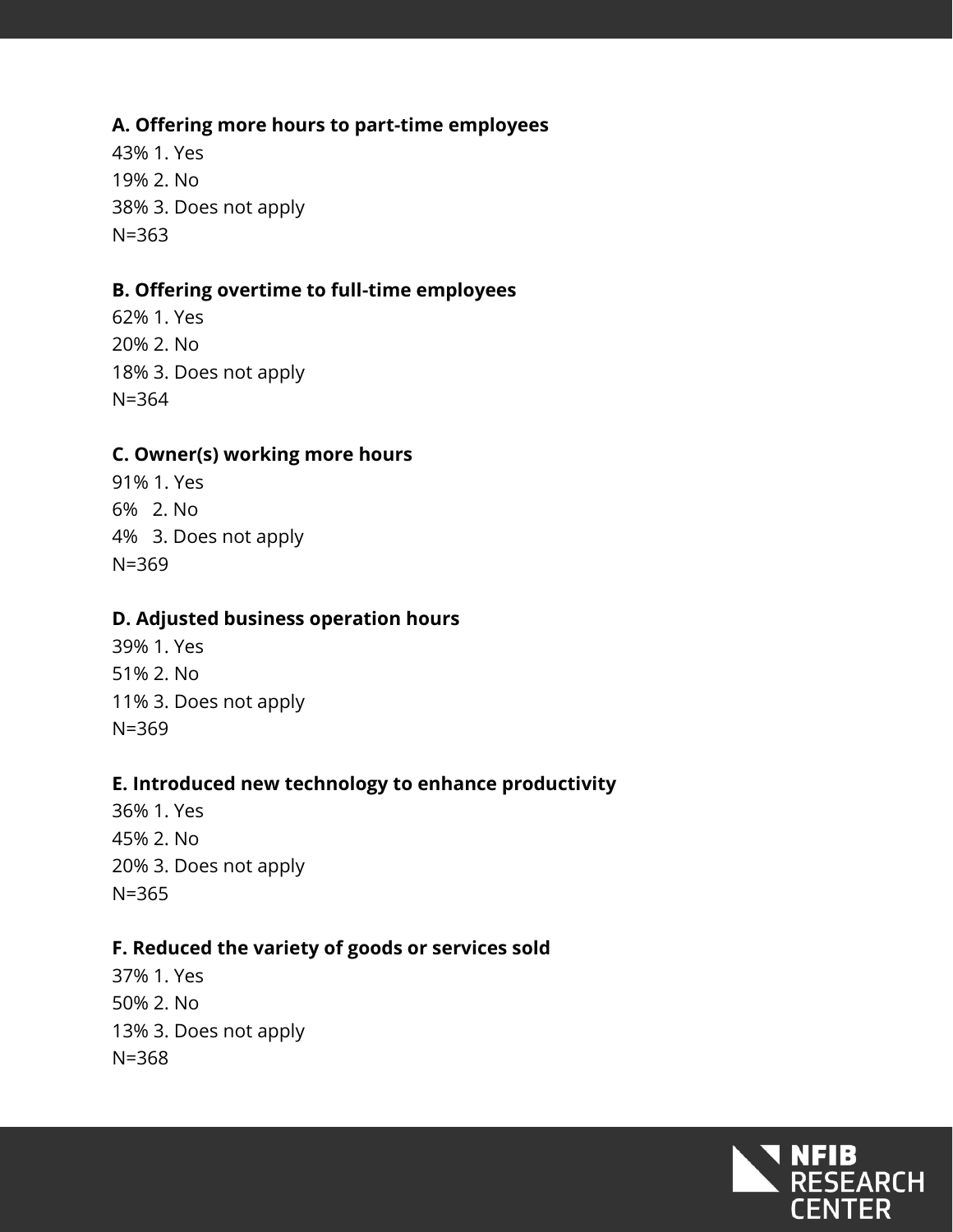Other staffing adjustments: \_\_\_\_\_\_\_\_\_\_\_\_\_\_\_\_\_\_\_\_\_\_\_\_\_\_\_\_\_\_\_\_\_\_\_\_\_

### **PRICES**

# **Q15. Have you increased your average selling prices specifically due to supply chain disruptions and/or having to increase compensation due to staffing shortages?**

40% 1. Yes, because of supply chain disruption 5% 2. Yes, because of staffing shortages 28% 3. Both 27% 4. Neither N=605

### **Q15a. If yes, by how much have you raised prices?**

1% 1. Less than 1% 5% 2. 1-1.9% 9% 3. 2-3.9% 11% 4. 4-4.9% 21% 5. 5-7.9% 9% 6. 8-9.9% 44% 7. 10% or more 1% 8. Does not apply N=437

### **ERTC**

# **Q16. How familiar are you with the Employee Retention Tax Credit (ERTC)?**

13% 1. Very familiar 41% 2. Somewhat familiar 47% 3. Not at all familiar N=542

## **Q17. Have you claimed or submitted forms to claim the ERTC for wages in any quarter of 2020?**

20% 1. Yes 66% 2. No 14% 3. Does not apply N=536

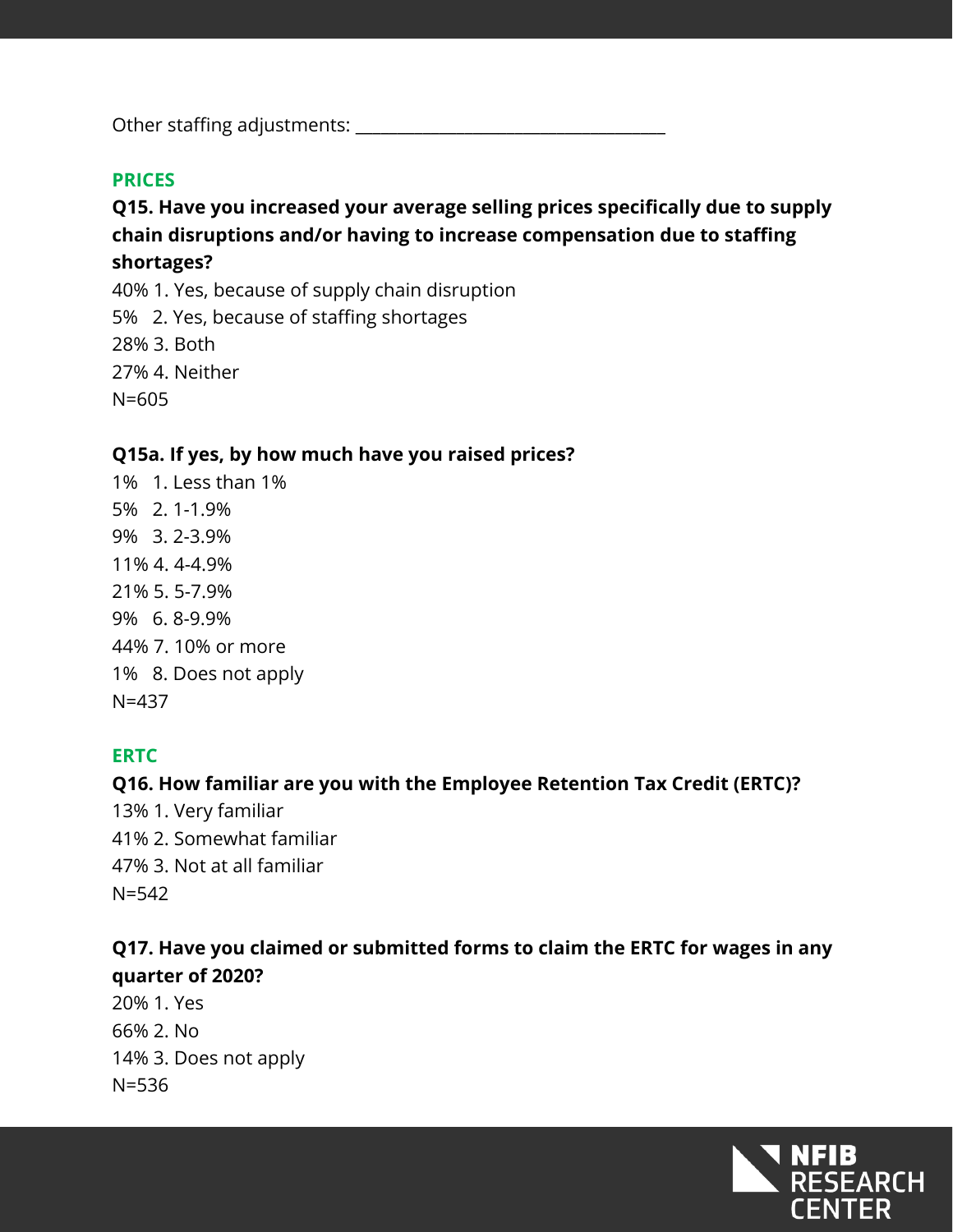## **Q18. Have you claimed or submitted forms to claim the ERTC for wages in any quarter of 2021?**

18% 1. Yes 68% 2. No 14% 3. Does not apply N=536

## **TAXES**

**Q19. Have you contacted or tried to contact the IRS for information related to your businesses in the last 12 months?** 

22% 1. Yes 78% 2. No N=602

## **Q19a. If yes, how was your experience contacting the IRS?**

12% 1. Helpful 24% 2. Somewhat helpful 64% 3. Not at all helpful N=131

# **Q20. Have you or are you planning to request an extension for filing your 2021 tax return?**

32% 1. Yes 68% 2. No N=596

**Q21. Has preparing your 2020 and 2021 taxes been more difficult than it was pre-covid?** 

15% 1. Yes, significantly more difficult

15% 2. Yes, moderately more difficult

17% 3. Yes, somewhat more difficult

53% 4. No, it's about the same

N=595

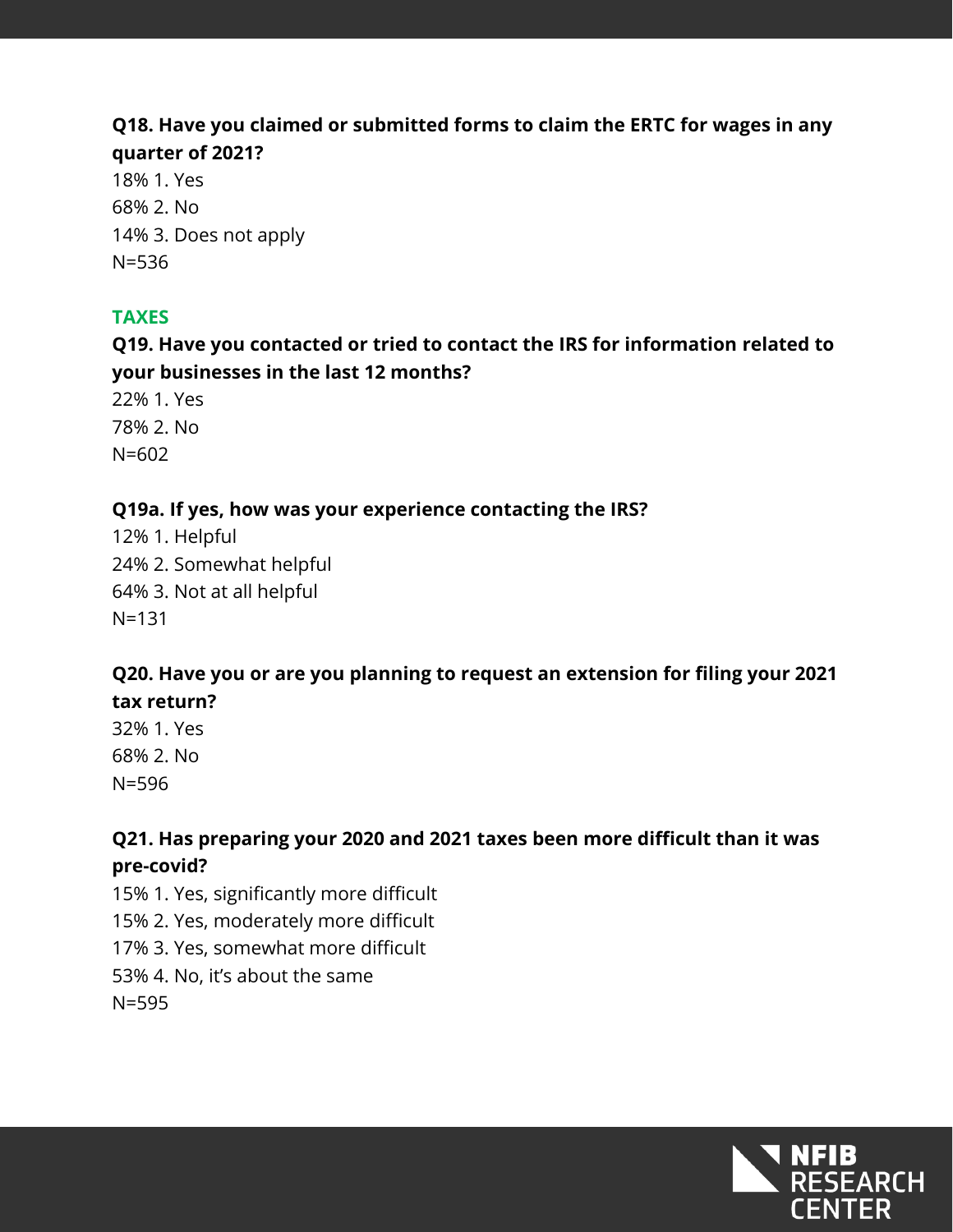#### **PAYMENTS**

**Q22. Do you use a third-party platform for processing customer payments of your goods or services (PayPal, Venmo, CashApp, EBay, Amazon, etc.)?**

24% 1. Yes 76% 2. No N=599

#### **Q23. Do you ship products that you sell to out-of-state customers?**

12% 1. Frequently 12% 2. Occasionally 12% 3. Seldom 25% 4. Never 40% 5. Does not apply N=605

#### **Q24. Does your business sell products or services online?**

12% 1. Yes, products 5% 2. Yes, services 4% 3. Yes, both 79% 4. No, neither N=605

### **Q24a. If yes, do you have more than 200 online purchase transactions that generate \$5,000 or more total revenue in a typical year?**

44% 1. Yes 44% 2. No 13% 3. I don't know N=126

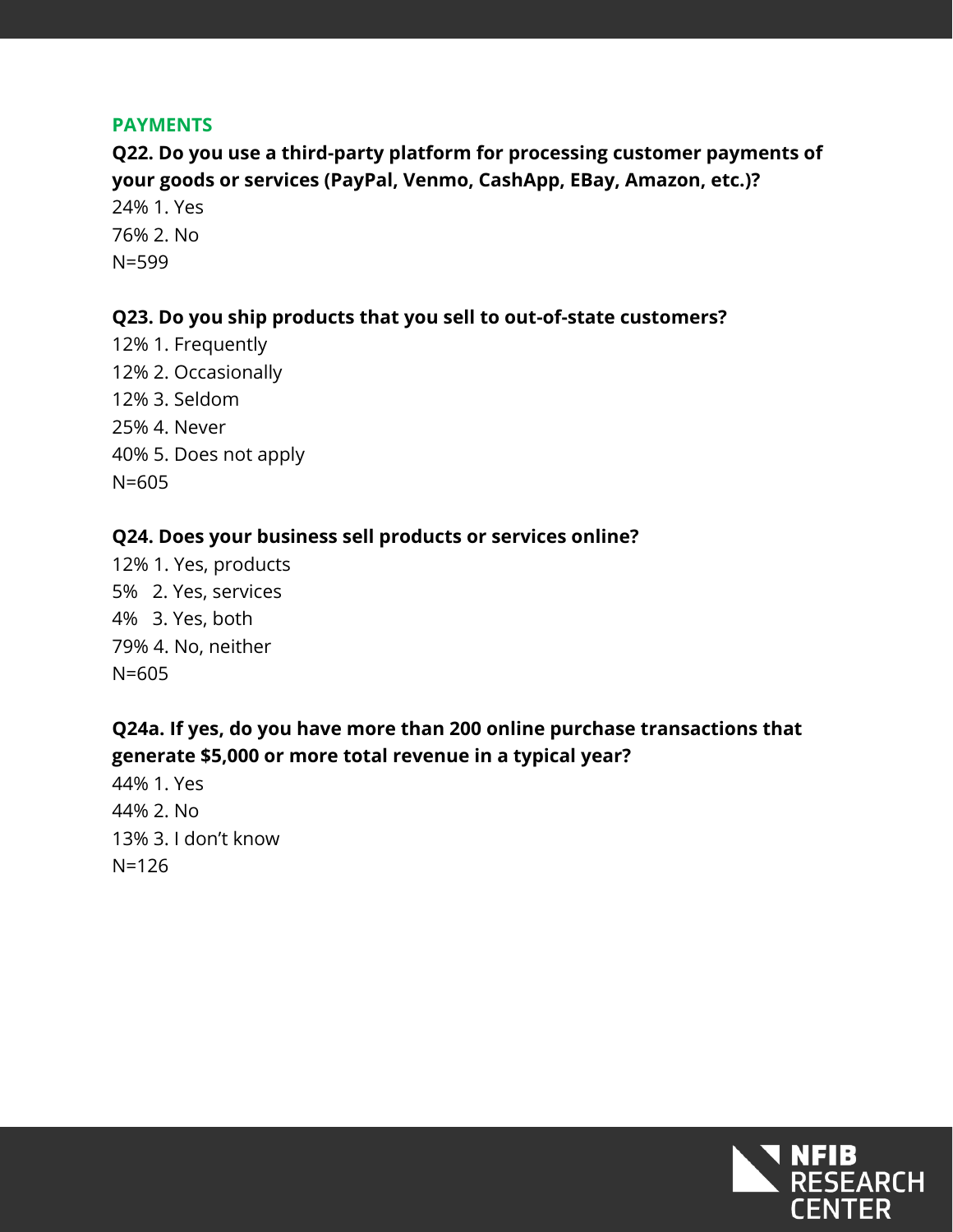#### **TRAVEL**

# **Q25. Pre-Covid, did you or your employees travel by commercial airlines for business purposes?**

4% 1. Yes, frequently 15% 2. Yes, occasionally 13% 3. Yes, infrequently 68% 4. No N=599

# **Q25a. If yes, is travel by commercial airlines back to pre-covid levels for your business?**

21% 1. Yes 48% 2. No, but it will get there eventually 31% 3. No, it will likely never return to pre-covid levels N=190

# **Q26. Please classify your major business activity, using one of the categories of examples below.**

18% 1. Construction (general contractor, painting, carpentry, plumbing, electrical, etc.)

- 13% 2. Manufacturing and mining
- 5% 3. Transportation, communication, public utilities (truckers, movers,

broadcasters, etc.)

- 3% 4. Wholesale
- 16% 5. Retail
- 7% 6. Restaurant/Bar
- 7% 7. Agriculture (veterinarian, forestry, landscaping, fisheries, etc.)
- 4% 8. Financial, insurance, real estate
- 22% 9. Services (auto repair, house cleaning, salon, etc.)
- 6% 10. Professional services (attorney, physician, skilled nursing, etc.)

1% 11. Other

N=600

If other, please describe: